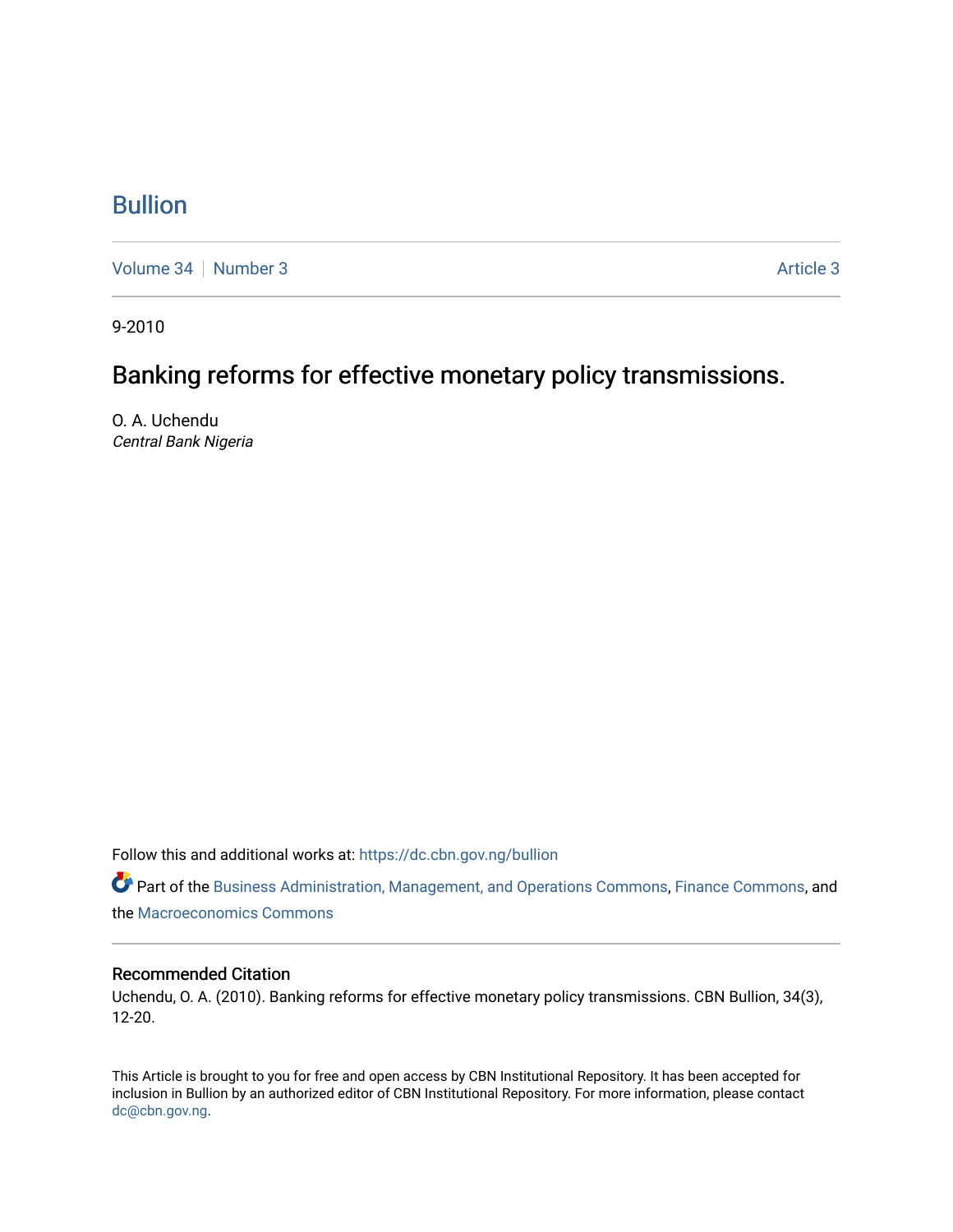## BANKING REFORMS FOR EFFECTIVE MONETARY POLICY TRANSMISSIONS $^3$



O. A. Uchendu, Ph.D

#### t.0lntroduction:

Monetary policy is concerned with the attempts of the monetary authorities to influence some measure (or measures) of money supply or the level and structure of interest rates. The objectives of monetary policy usually include price stability, high employment and growth. However, there seems to be overwhelming eonsensus that central banks could efiectively achieve only the objective of price stability, given the instruments at their disposal.

BY

O. A. UCHENDU, Ph.D DIRECTOR OF MONETARY POLICY CENTRAL BANK OF NIGERIA

There are basically two major instruments of monetary policy namely: instruments of market intervention; and instruments of portfolio constraint. The instruments of market intervention comprise mainly of Open Market Operation (OMO) which involves the sales/purchases of short term securities by the monetary authorities with a view to reducing/expanding reserves and the monetary base, thus lowering/raising the money supply. The major attraction of OMOs is accuracy. ln other words, it could be used for major or minor changes in the amount of liquidity in the system. Besides, OMOs could easily be reversed. Another instrument of market intervention is discount policy, which is the rate at which the monetary authorities are prepared to lend to the Deposit Money Banks (DMBs) via the discount window. Typically, the discount facility is used to provide liquidity to the banking system and its origin lies in the roie of central banks being lender of iast resort to the banking system. Manipulations of the rate on discount facility by the monetary authorities |

can therefore influence short-term rates in the market.

The instruments of portfolio constraints refer to those controls that may be imposed by the monetary authorities on the portfolio structure of financial institutions with the purpose of influencing credit creation and, possibly, the type of lending taking place. The major components include reserve requirements, special deposits, moral suasion, and direct controls. Generally, the use of portfolio constraints as a tool of monetary policy has been deemphasized, the world over. in recent years mainly because defining and implementing effective portfolio constraints have been difficult and cpen to controversy because of deregulation and increasing competition in the provision of financial services and products. Besides, the portfolio constraints are more effective under a system of toreign exchange control. Here, movements of funds to and from abroad are restricted thereby preventing borrowers from seeking finance from overseas when

Figure 1: Monetary Policy Tools, Targets and Goals

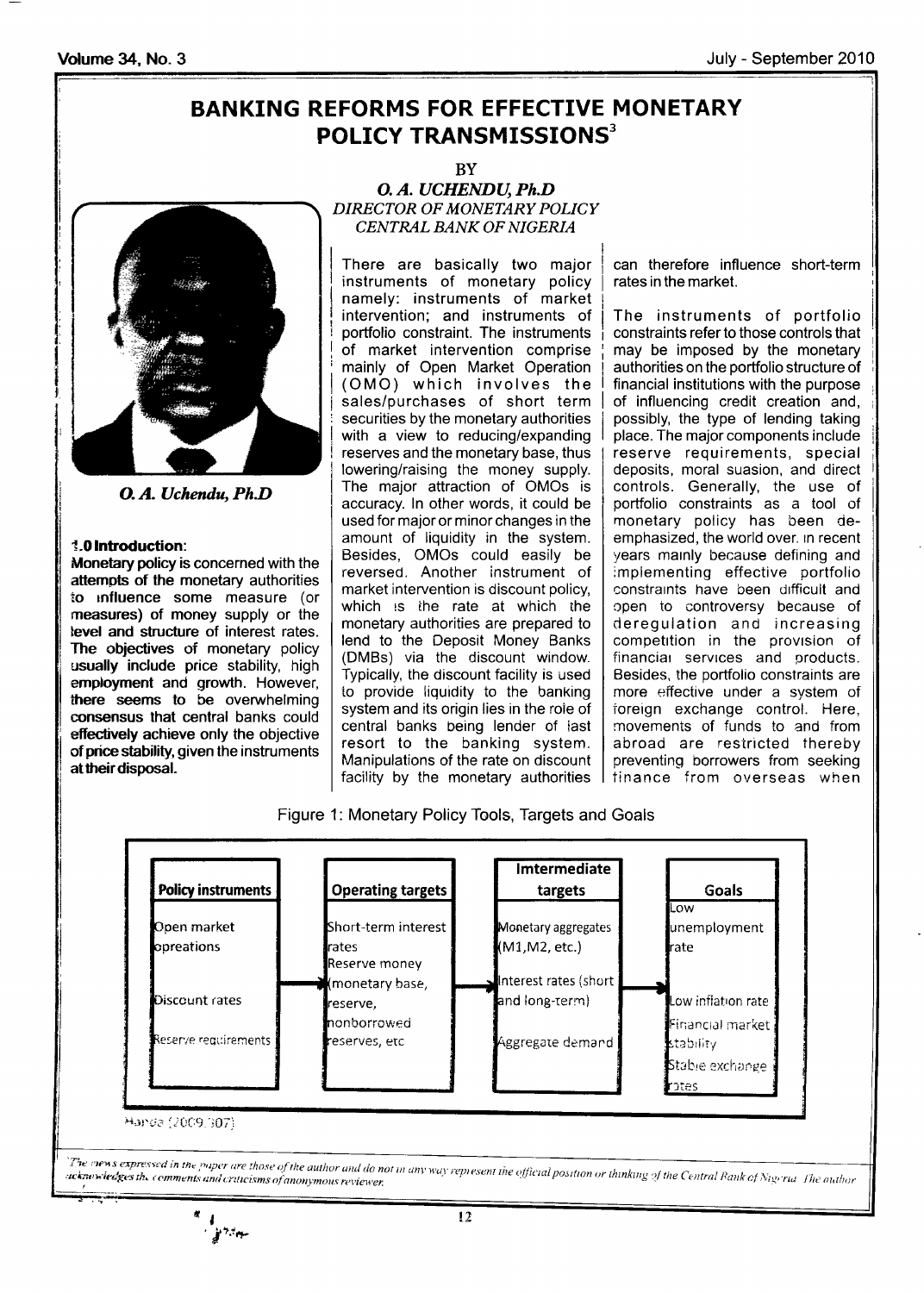domestic monetary policy is restrictive. ln such situations, exchange controls lead to portfolio constraints. Despite these challenges, portfolio constraints, particularly, reserve requirements, are still used in developing countries and most especially in Nigeria.

The main purpose of monetary policy is to achieve certain national goals which have historically included full employment (or a low employment rate), full employment output (or a high output growth), a stable price level (or a low inflation rate), and a stable exchange rate (or a desirable balance of payments). These variables are often referred to as the "ultimate goals" of monetary policy. These goals are usually achieved indirectly by the monetary authorities (central banks) by their use of monetary policy instruments mentioned above. However in formulating monetary policy, monetary authorities usually set targets whose values the policy maker wants to change. The targets could be ultimate (final goals, such as output/its deviation from the fullemployment level, inflation rate (or the price level) or its deviation from a desired value, and employment); intermediate (variables that the central bank seeks to influence such as the monetary supply or the interest rate), or operating (variables the central bank can influence directly using the instruments at its disposal). However, since a given variable can fall in any one of these categories, there is no hard and clear-cut separation between these categories.

It is important to note that the effectiveness of monetary policy depends on the existence of an efficient and stable banking /financial system. Where none exist reforms

become necessary. Nigeria has, over the years, witnessed several banking sector reforms all aimed at improving the efficiency and stability of the banking system. How these reforms have improved transmission of monetary policy is a matter of great concern.

This paper will, among others, evaluate the effects of the recent banking sector in Nigeria on monetary policy transmission. The remainder of this paper is structured as follows: section two dwells on the transmission mechanism of monetary policy; section three examines the features of the banking sector that affect the conduct of monetary policy; section four presents banking sector reforms in Nigeria while section five examines the impact of the reforms on monetary policy. Section six presents the challenges while section seven concludes.





13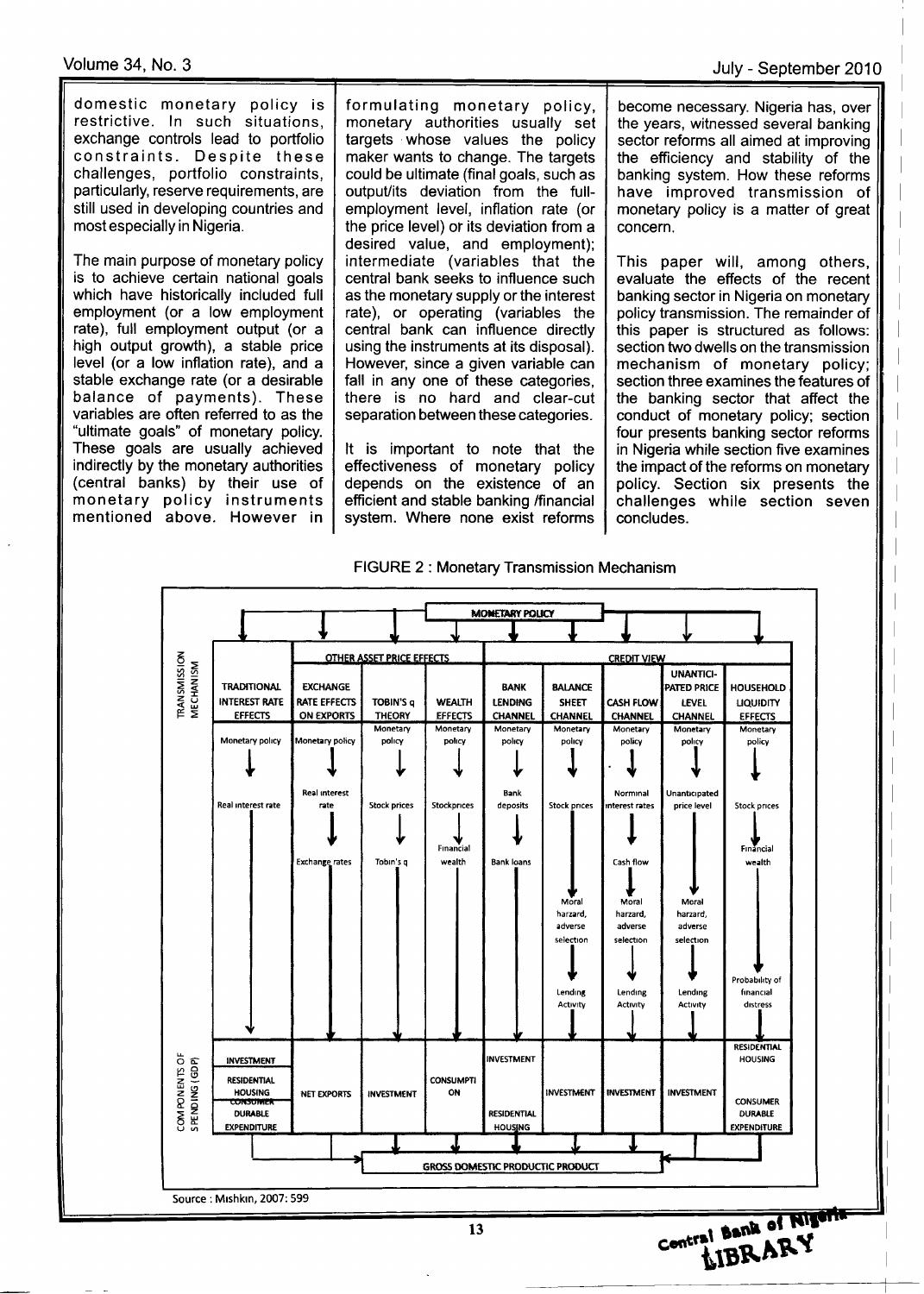#### 2.0: Transmission Mechanism of **Monetary Policy**

The transmission mechanism of monetary policy is the process through which monetary policy decisions affect the economy in general and the price level in particular. The main transmission channels are outlined below.

i. **Interest Rate Channel: This** channel focuses on how monetary policy influences the spending decisions of companies and households. A change in monetary policy stance by the monetary authorities would affect interest rates, leading to change in the cost of capital for companies with implication of change in borrowing for investment purposes. Similarly, households would change their pattern of borrowing and ultimately a change in their spending. The actions of both companies and households lead to changes in aggregate demand in the economy.

ii. Asset Price Channels: There are three different channels under this category. These are discussed below.

- Exchange Rate Channel: Monetary expansion/contraction would lead to a fall/rise in real domestic interest rate, making local currency denominated deposits less/highly attractive relative to deposits denominated in foreign currencies. As <sup>a</sup> consequence, the value of local currency deposits relative to other currencies depreciates/ appreciates, making domestic goods cheaper/costlier than foreign goods thus increasing/ decreasing net exports. The rise/fall in exports leads to an increase/decrease in demand and production.
- Equity Valuation Theory: Monetary expansion/contraction increases/decreases stock prices (investors have more/less money to buy equities) and this increases/decreases the market value. This encourages/<br>discourages firms to invest more thus increasing/decreasing demand and output.

Wealth Effects- Monetary

expansion/contraction by the monetary authorities increases/decreases stock prices, making investors to become richer/poorer. This invariably leads to increase/decrease in consumption with the ultimate effect on output and demand.

iii. Credit Channels: These channels, like asset price channels, have three different channels as discussed below.

- Banking Lending Channel: Expansionary/contractionary monetary policy reduces/ increases real interest rate which would lead to increases/ decreases in bank reserves and deposits and therefore increases/decreases the quantity of loans available. Borrowers whose only source of credit is the banking system (typically small firms and households) will borrow more/less causing company investment and consumer spending to rise/reduce thereby increasing/decreasing demand in the economy.
- $\bullet$ Balance sheet channel: Expansionary/contractionary monetary policy increases/ decreases company stocks prices and this raises/reduces the net worth of firms (lenders have more/less collateral for their loans) and this encourages/ discourages lending which feeds through into more/less investment by firms.
- Cash flow Channel: This is a form of balance sheet channel whereby expansionary/ contractionary policy increases/ decreases firms' cash flow thus encouraging/ discouraging investment.

#### 3.0: Features of banking Secto; that Affect the Conduct ol **Monetary Policy**

A careful examination of the various transmission channels mentioned above shows that all of them pass through the banking sector to the real sector of the economy. Consequently, a major aim of banking reforms is to ensure a strong and reliable banking sector, which is a pre-requisite for

effective conduct of monetary policy. Some of the features of the banking sector that affect monetary policy are presented below.

i. Balance Sheet Structure of the banking lnstitutions: <sup>A</sup> distinguishing feature of banks is that their assets are largely illiquid term loans while their liabilities comprise predominantly unsecured short term deposits. ln general, the assets are not readily marketable while the deposits are paid out in full on a first come-first served basis. This feature of banks' balance sheet, if not properly managed, could create serious problem for the conduct of monetary policy. For example, if banks use their deposit liabilities to create assets (loans and advances) above certain threshold without leaving some amount in liquid form (cash), it would create problem in the conduct of monetary policy. ln an attempt to meet the demand for repayments of deposits from depositors, such banks would be willing to borrow from the inter bank market at a prohibitive rate, thereby rendering the policy rate of the monetary authorities, which suppose to anchor other rates, irrelevant.

ii. Characteristics of Financial Contracts: The core of a bank's business is to extend loans based on private information about the borrowers. Depositors are not easily able to observe the financial condition of the banks and the depositors-bank relationship therefore, potentially gives rise to agency problems (depositors entrust their money to banks and rely on them to invest it prudently). lf depositors believe that banks are behaving imprudently, they can withdraw their funds, or in the alternative demand for higher interest rate. Evidence from literature suggests that large, wholesale depositors are capable of disciplining banks by demanding higher interest rates whereas small depositors do not behave in that way. This is perhaps not surprising<br>because small deposits are protected by deposit insurance. If the depositors discipline the banks by demanding for higher interest rates, it could make the policy rate of the monetary authorities ineffective. On the other hand, if the depositors convert their deposits into cash or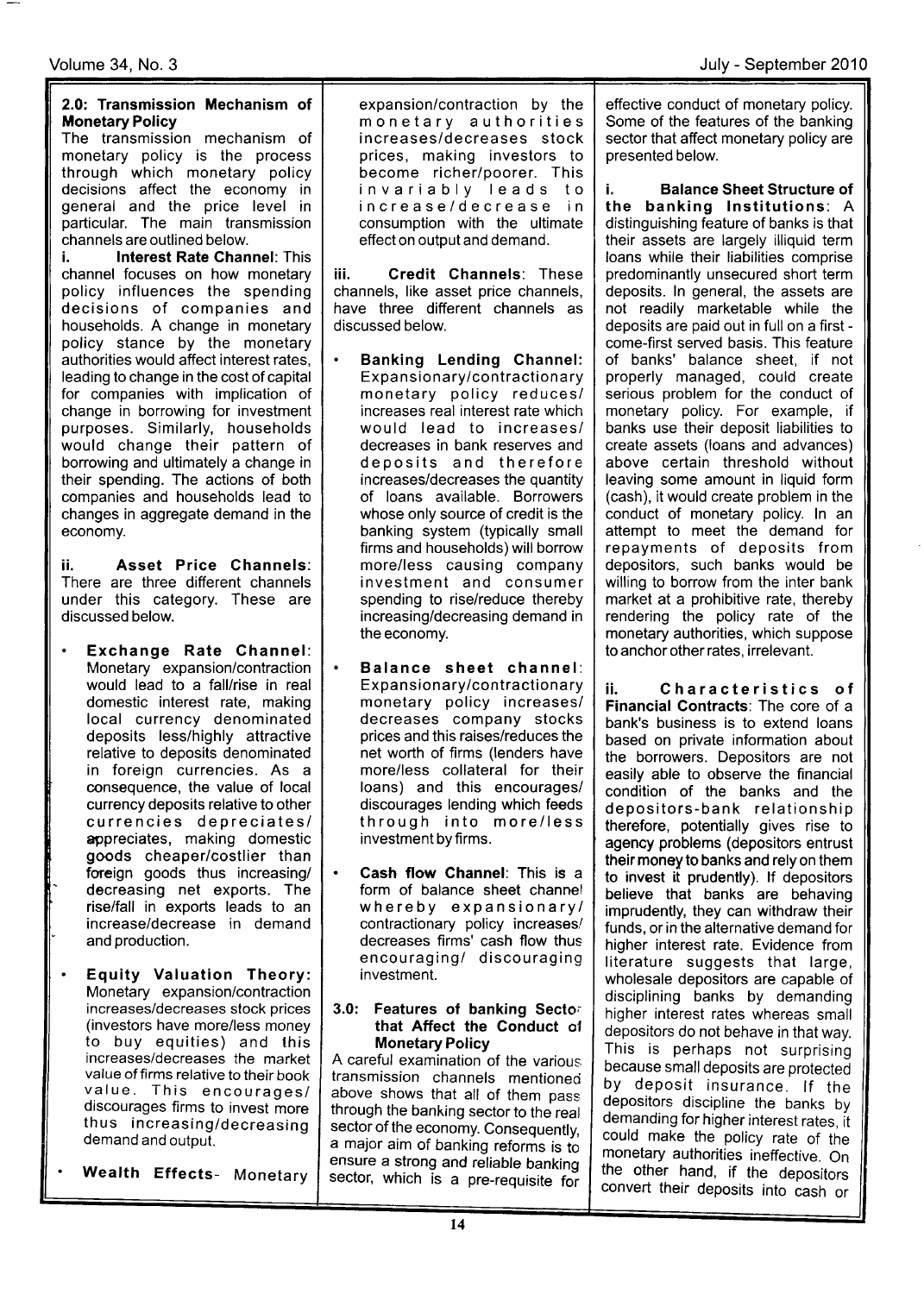other non-bank assets, this creates liquidity outside the banking system, and thereby raises concern about inflation.

iii. Degree of competition within the banking Sector: The most ideal structure for the banking sector is a perfectively competitive market where no single bank could influence the market. Where there is skewness in the distribution of assets and liabilities such that it gives rise to either monopolistic or oligopolistic structure, the efficiency of monetary policy would be impaired. For example, if there is excess liquidity in the banking sector as a whole but about 80 per cent of the liquidity is concentrated in one or two banks, it would be difficult for the monetary authorities to manage the economy with conventional tools of monetary policy.

iv. Ownership pattern of banking sector: The ownership pattern of a bank significantly influences the quality of decisions at the top management level. Where the ownership pattern is not broadened enough to accommodate sound and quality decisions at the top management level, it may lead to loss of confidence, with implication of depositors run. This invariably would lead to excess'liquidity outside the banking system.

Availability of financial instruments and substitutability; Most of the times, there is always trade off in policy. For example, the use of cash reserve requirements to ease monetary stance could threaten the stability of the banking sector. ln such situation, the monetary authorities could use another instruments such as TBs rate. lf there are inadequate financial instruments, then the efficiency of monetary policy becomes impaired.

vi. Degree of development of financial markets: The transmission of monetary policy takes place through the financial market. The extent of the depth and width of the financial market contributes significantly to the effectiveness of monetary policy. For example, an increase in the policy rate by the monetary authority is intended to control inflation through reduction in aggregate demand. The process is premised on the assumption that demand for credit would reduce, however, where majority of households or firms obtain credit from the informal financial system due to lack of access to the formal financial system, the use of policy rate by the monetary authority to manage the economy would be ineffective.

vii. A well-functioning payment system: A reliable and efficient payment system is crucial to effective conduct of monetary policy. ln the absence of a good payment system, business transactions would be largely cash based. This implies that the significant proportion of money in circulation would be outside the banking system. Consequently the ability of the monetary authority to control the level of money in circulation would be difficult.

#### 4.0: Banking Sector Reforms in **Nigeria**

Banking sector reforms refer to measures or series of measures taken to correct distortions in the banking system. The specific objectives could include reduction of financial repression of interest rates and credit allocation; transition from direct to indirect monetary policy; restructuring of banks balance sheet with a view to restoring solvency; developments of financial markets especially Treasury Bills, and improvement in financial infrastructure, supervision, auditing, accounting and corporate governance. The concern of central banks about the safety and soundness of the banking sector, and by extension banking sector reforms, is borne from a strong linkage between banking sector stability and monetary stability (outcome of monetary policy). A phenomenon that makes the banking system unstable and look more hazardous would generate a flight from broad money, and exacerbate the rate of inflation through a variety of mechanism. According to the banking school of thought in the Bank of England "there is a need for central banks to meet the legitimate needs of commerce". They stress that by acting as lender of last resort, the monetary authority could stabilize the business cycle, contributing to greater stability in not just the real variables of the macroeconomy, but possibly the nominal variables as well.

The Nigeria banking sector has undergone series of reforms since 1960s. However, the discussion in this paper would be restricted to reforms in recent years, the 2004 and 2009 banking reforms in Nigeria.

### 4.1: The 2004 Banking Reforms

ln the pre 2004 era, the Nigerian Banking sector was characterized by the following:

- . Oligopolistic Structure with 10 out of the existing 89 banks controlling more than 50 per cent of the total industry assets and portfolios
- . A weak and inefficient banking system: Total indebtedness to the CBN was N71.36 billion while about 62 out of the existing 89 banks were rated unsound.
- . Poor asset quality: lndustry nonperforming assets were 23.19% againstthe trigger point of 25%.
- Overdependence on public sector<br>fund and income from foreign income from foreign exchange trading
- Lack of capacity to support the real sector of the economy
- . Weak corporate governance

It is against this backdrop that the 2004 banking reforms were undertaken. The key elements of the 2004 banking reforms include the following:

- Recapitalization of bank capital base to a minimum of N25 billion through either Mergers, Acquisition, or lnitiql Public Offerings (lPOs)
- Minimum reliance of banks on public sector funds
- Adoption of a risk focused and rule-based regulatory framework.
- Adoption of zero tolerance in the regulatory framework; especially in the area of data / information rendition/ reporting and infractions.
- Expeditious automation process for rendition of returns by banks and other financial institutions through the Electronic Financial Analysis and Surveillance System (e- FASS).
- Stricter enforcement of corporate governance principles for banking Strict enforcement of the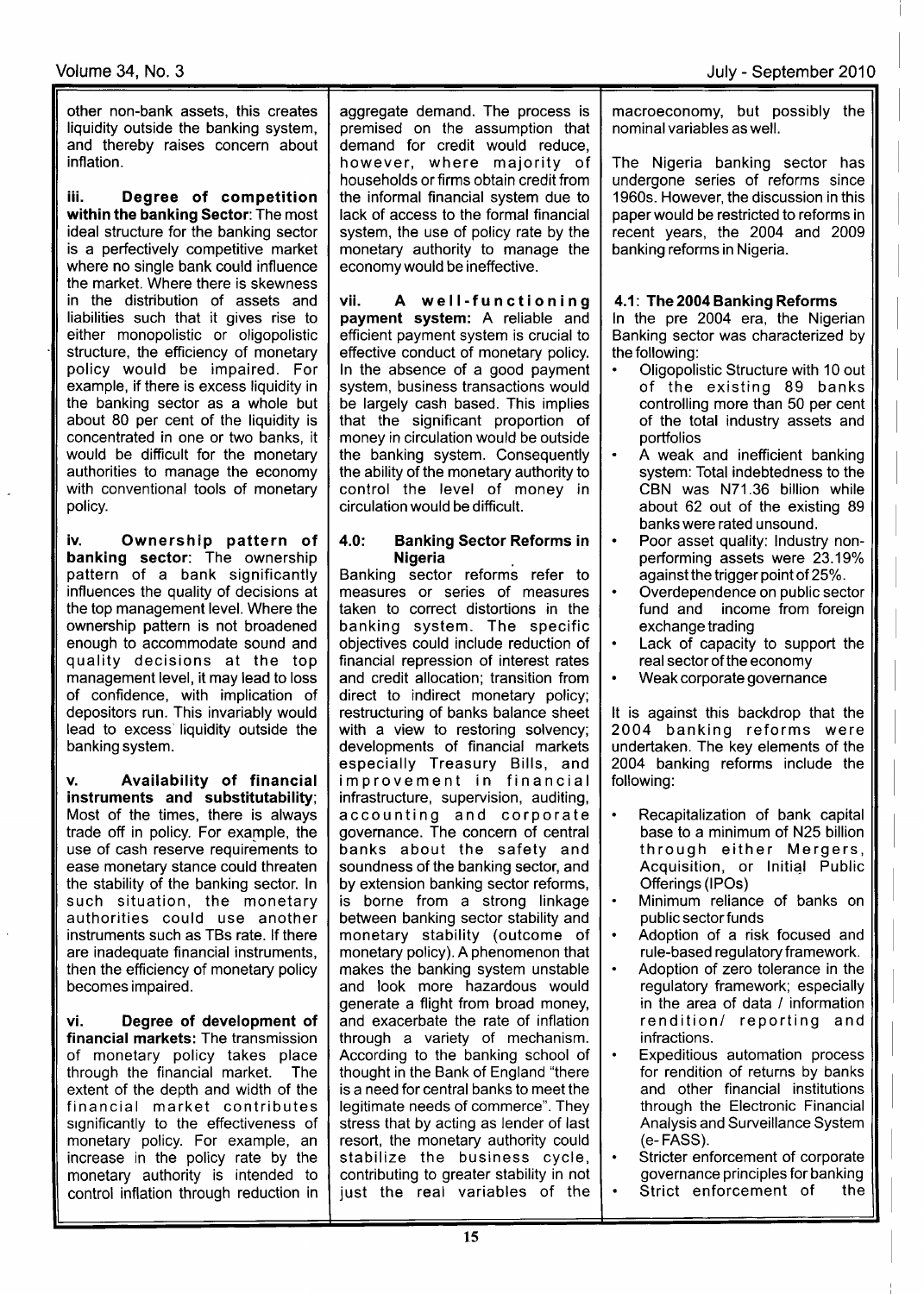### Volume 34, No. 3 July - September 2010

Contingency Planning Framework for Systematic Banking Distress

- $\overline{\phantom{a}}$ Work towards the establishment<br>of an Assets Management Company as an important element of distress resolution.
	- . Revision and updating of relevant laws for effective corporate governance. Ensuring greater transparency and accountability in the implementation of banking laws and regulations

#### 4.2 Background to the <sup>2009</sup> **Banking Reform**

Nigerian economic growth was robust between 2006 and 2008, underpinned by high commodity prices and strong growth in the non oil sector. This was supported by an unprecedented rally in stock prices as All share lndex (ASl) rose from about 20,000 in January 2006 to about 65, 000 by January 2008. The banks raised a significant amount of fresh capital of about N1, 600 billion between 2006 and the first quarter of 2008. The increase in capital supported banks' balance sheet growth with banking sector assets as a percentage of GDP increasing rapidly to 60 per cent from about 30 per cent in 2004. With significant capital and greater liquidity, banks were under pressure to create risk assets amidst limited product innovation and diversification. The problem was compounded by poor risk management as well as weaknesses in corporate governance, leading to concentration of assets in certain areas, in particular margin lending and oil trading/marketing companies, Total banking sector exposure to these two sectors was approximately N1.6 trillion as at December 2008. ln specific terms, the banking system was characterized by:

i. lnadequate Economic and Macro prudential Management. The Nigerian Economy was not insulated from massive llquidity inflows from oil and investment between 2006 and 2007. The real economy could not absorb the excess liquidity resulting in an unsustainable<br>capital market bubble. Furthermore, the CBN macro-prudential management did not sufficienfly

address the impact of these oilrelated inflows while fiscal policy was also pro-cyclical, exacerbating the crisis.

ii. Poor Corporate Governance at banks: Governance malpractice within banks, unchecked at consolidation, became a way of life in large parts of the sector, enriching a few at the expense of many depositors and investors. This is in addition to general weakness in risk management.

iii. Lack of Disclosure and Transparency: Banks reports to the CBN and investors were often not accurate, depriving the CBN the right information to effectively supervise the industry and depriving investors of information required to make informed investment decisions.

iv. Poor Regulator Framework and Prudential Regulation: Lack of co-ordination among regulators prevented the CBN from having a comprehensive consolidated bank view of its activities. ln addition, regulations covering the major causes of the crisis were incomplete.

Poor Business Environment: The legal process, absence of reliable rating agencies and poor infrastructure further contributed to non-standard banking practice.

By mid-2008, the global financial crisis had affected both the oil and gas sector and the Nigerian capital markets. Tnis was followed by a sharp deterioration in the quality of banks' assets which immediately led to concerns over banks' liquidity. To support banks experiencing liquidity problems, the CBN Discount Window was expanded to accommodate money market instruments such as Bankers' Acceptances and Commercial Papers. The expanded discount window, however, could not address the liquidity problem which was due to significant erosion in capital base of some of the banks, thus necessitating the reform of 2009.

#### 4.3 The 2009 Banking Sector Reform

The historical approach to resolving banks crisis in Nigeria has been to

transfer the banks on to the Nigerian Deposit lnsurance Corporation for liquidation. Under this approach, depositors and creditors as well as shareholders suffer significant losses. However, the CBN's reform in 2009 represents a step-change in the historical process of resolving banking sector crises in Nigeria. The objective was to ensure depositors and creditors interests were protected. The 2009 banking reform was based on four main pillars namely:

- . Enhancing the quality of banks
- **Establishing Financial Stability**
- . Enable healthy Financial Sector evolution
- . Ensuring that the financial sector contributes to the real economy.

The Key Elements of 2009 banking reform include the followings:

Capital Injection: lntervention in form capital injection of N620 billion to nine banks that were found to have significant erosion in their capital base. The injection was in form of tier-II capital to be repaid from proceeds of recapitalization in the near future.

ii. Removal of Managing Directors of Banks: The Managing Directors/Chief Executive Officers of eight banks who were found to have compromised their positions were removed and replaced with the CBN appointed management Teams.

iii. Proposal to Establish Asset Management Corporation of Nigeria (AMCON): The AMCON will be owned by the CBN and the Federal Ministry of Finance. lt will, among others, free banks of their toxic assets burden and enable them to extend credit to the real sector. The AMCON bill was signed into law by the President of the Federal Republic of Nigeria on July 19,2010.

iv. Establishment of the Financial Stability Committee (FSC): The Committee was established to strengthen systemic stability in the financial system through formulation of monetary policy and macro-prudential rules.

y. lmproved Supervisory Framework: The CBN has taken several steps to improve the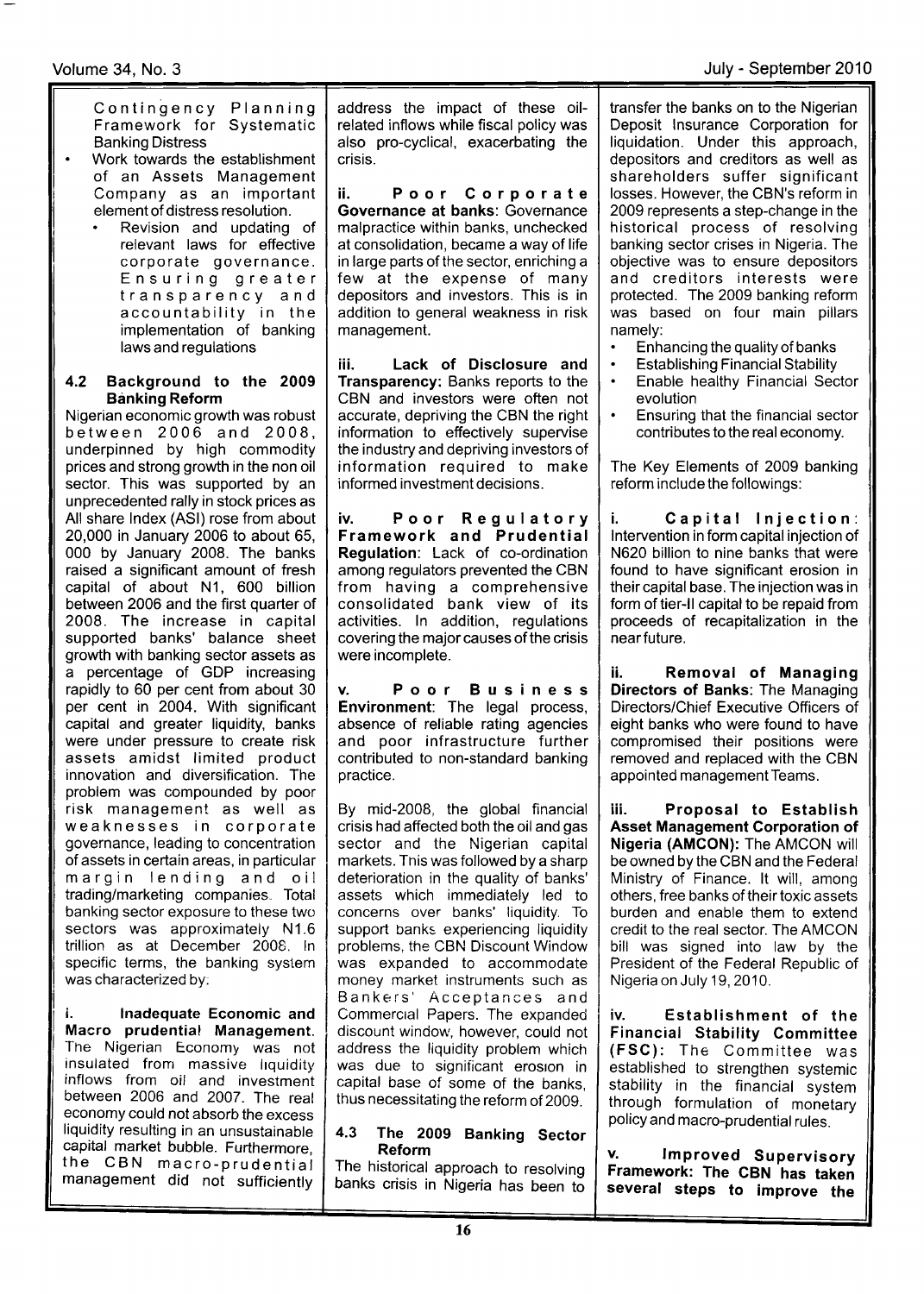ii. Moderation of lnterest Rate: One of the channels of monetary policy transmission, as discussed above, is interest rate. The effectiveness of this transmission channel presumes that the interest rate is fairly stable in order to anchor the expectations of economic agents. lf the interest rate is not stable, it implies, among others, that there are other factors that infiuence the direction of interest rate other than the policy rate of the monetary authority. Loss of confidence in the banking sector during a banking crisis is one of such factors that exert significant influence on interest rate apart from the cost of fund. Apart from the injection of the N620 billion, additional reform measures taken by the CBN include reduction of liquidity ratios, cash reserve requirement, and quantitative easing into specific priority sectors.

The trend in the lnter bank call rate (IBCR) and Open Buy Back (OBB) rate from December 2008 to June 2010 is shown in Chart 2. The rates were fluctuating and trending upwards up to August 2009 when it commenced deceleration. This shows that the reform measures undertaken by the CBN contributed to moderating the volatility, hence improvement in the transmission of monetary policy mechanisms.

iii. Improvement in Lending Capacity of DMBs: Another transmission channei of monetary policy that is significantly affected by banking reforms is the lending channel of the DMBs. Theoretically, the channel presumes that the monetary authority could adjust the cash reserve requirement rate which rn turn would affectthe deposit base of the DMBs and by implication their capacity to lend. Under a banking crisis regime, however, the effect of flight in deposit - due to loss of confidence in the banking sector, would definitely be greater than the adjustment effec<sup>c</sup> of cast reservel requirement, thereby constraining the bank lending channei'

The supply condition, represented by the ratios of various measures of credit to broad money for the DMBs from the first quarter of 2008 to June 2010 is shown in chart 3. The trend shows an increasing tight condition up



to the third quarter of 2009 even when cash reserve requirement had been reduced to 1 per cent since April 2009. Following the broad reform measures in the third quarter of 2009, particularly the capital injection and the quantitative easing measure, the upward trend in tightness was moderated Hence, the reform measures have contributed to improving the bank lending channel of monetary policy transmission.

i. Moderation in lnflation:The ultimate goai of monetary policy is price stability. ln an environment of unstable banking system, there is a flight from broad money and other

measures of deposit liabilities of DMBs to physical assets, thereby fueling inflation. As a result, the strength of DMBs to perform financial intermediation function is weakened due to eroded deposit base with implication of reduction in the effectiveness of monetary policy transmission. Consequently, banking reforms that succeed in restoring confidence to the banking sector would help in reducing inflation while at the same time enhance the effectiveness of monetary policy transmission mechanisms. This is reflected in chart 4 below as various measures of inflation moderated in the last quarterof 2009.